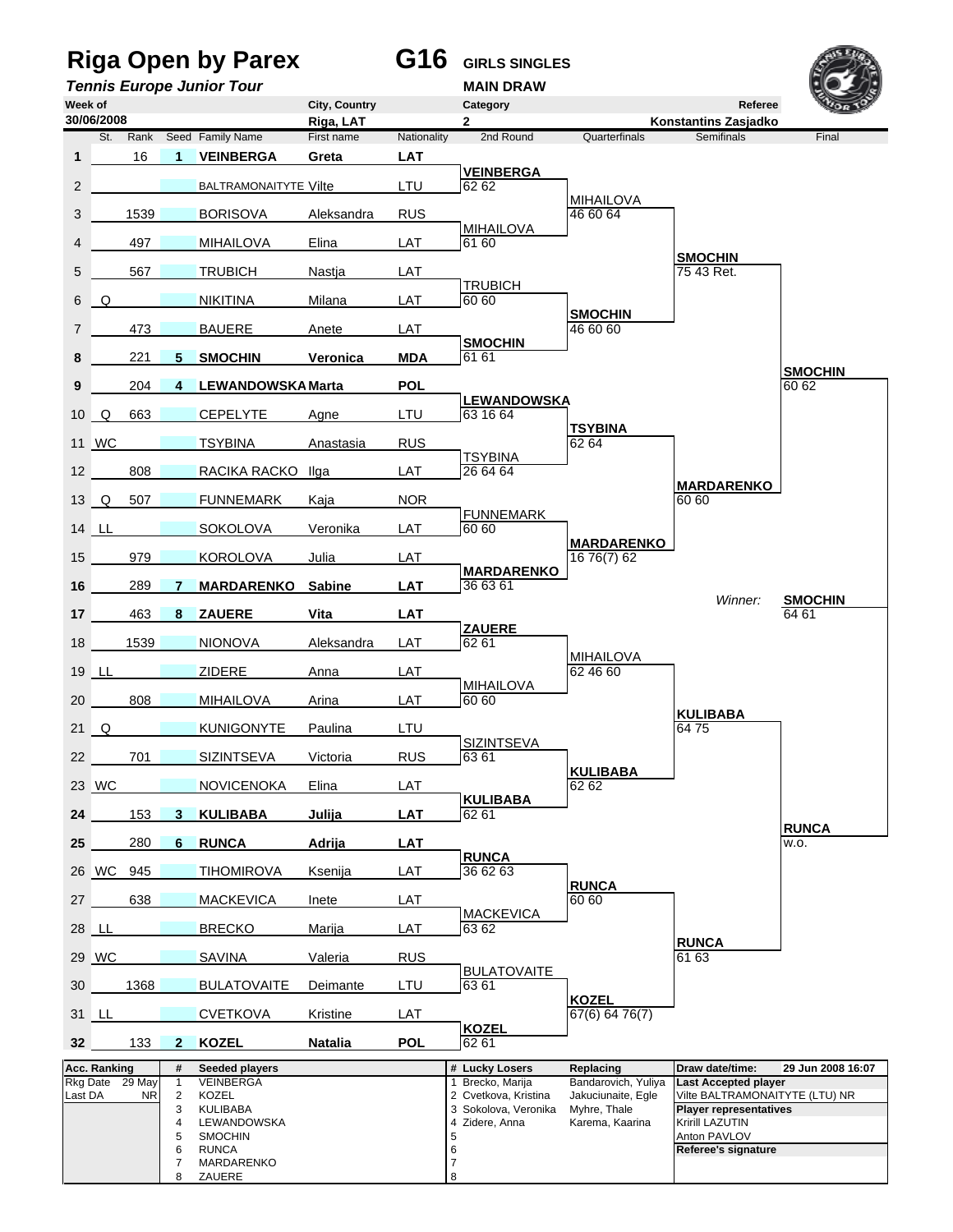## **Riga Open by Parex B16** BOYS SINGLES<br> **B16** BOYS SINGLES



**Tennis Europe Junior Tour** 

| Week of               |              |                |                                                    |                                                                                           | City, Country           |             | Category                                                                       |                                      | Referee                                                                                                                                                 | Von S                    |
|-----------------------|--------------|----------------|----------------------------------------------------|-------------------------------------------------------------------------------------------|-------------------------|-------------|--------------------------------------------------------------------------------|--------------------------------------|---------------------------------------------------------------------------------------------------------------------------------------------------------|--------------------------|
|                       | 30/06/2008   | St. Rank       |                                                    | Seed Family Name                                                                          | Riga, LAT<br>First name | Nationality | $\mathbf{2}$<br>2nd Round                                                      | Quarterfinals                        | <b>Konstantins Zasjadko</b><br>Semifinals                                                                                                               | Final                    |
| 1                     |              | 31             | $\mathbf 1$                                        | <b>KAZIJEVS</b>                                                                           | <b>Arturs</b>           | <b>LAT</b>  |                                                                                |                                      |                                                                                                                                                         |                          |
| $\mathbf{2}^{\prime}$ |              | 705            |                                                    | <b>LAPINS</b>                                                                             | Kristaps                | LAT         | <b>KAZIJEVS</b><br>61 63                                                       |                                      |                                                                                                                                                         |                          |
|                       | 3 LL         |                |                                                    | <b>MEUM</b>                                                                               | Ole Jacob               | <b>NOR</b>  |                                                                                | <b>KAZIJEVS</b><br>62 62             |                                                                                                                                                         |                          |
|                       |              | 1407           |                                                    | <b>KOCYLA</b>                                                                             | Arkadiusz               | <b>POL</b>  | <b>KOCYLA</b><br>60 61                                                         |                                      |                                                                                                                                                         |                          |
| 5                     | Q            | 1552           |                                                    | SARGEANT                                                                                  | Francis                 | <b>GBR</b>  |                                                                                |                                      | <b>KAZIJEVS</b><br>60 62                                                                                                                                |                          |
| 6                     |              | 333            |                                                    | <b>KONONOV</b>                                                                            | Jaan                    | EST         | <b>KONONOV</b><br>62 63                                                        |                                      |                                                                                                                                                         |                          |
| 7                     |              | 578            |                                                    | <b>GOTOVSKIS</b>                                                                          | Julius                  | LTU         |                                                                                | <b>BACHINSKI</b><br>6275             |                                                                                                                                                         |                          |
| 8                     |              | 178            | 6                                                  | <b>BACHINSKI</b>                                                                          | <b>Mikhail</b>          | <b>RUS</b>  | <b>BACHINSKI</b><br>61 60                                                      |                                      |                                                                                                                                                         |                          |
| 9                     |              | 111            | $\overline{4}$                                     | <b>NAGELSTAD</b>                                                                          | Trym                    | <b>NOR</b>  |                                                                                |                                      |                                                                                                                                                         | <b>KAZIJEVS</b><br>62 63 |
|                       | $10 \Omega$  | 269            |                                                    | <b>KICHAEV</b>                                                                            | Alexey                  | <b>RUS</b>  | <b>NAGELSTAD</b><br>75 46 60                                                   |                                      |                                                                                                                                                         |                          |
| 11                    |              | 785            |                                                    | NIKLAS-SALMINEN Rasmus                                                                    |                         | <b>FIN</b>  |                                                                                | <b>CAMPUS</b><br>63 62               |                                                                                                                                                         |                          |
|                       | 12 WC 384    |                |                                                    | <b>CAMPUS</b>                                                                             | Mattia                  | <b>ITA</b>  | <b>CAMPUS</b><br>46 63 64                                                      |                                      |                                                                                                                                                         |                          |
|                       | 13 WC        |                |                                                    | <b>MARTINOVS</b>                                                                          | Stanislavs              | LAT         |                                                                                |                                      | <b>CAMPUS</b><br>60 64                                                                                                                                  |                          |
|                       | 14 WC        |                |                                                    | <b>REINKE</b>                                                                             | Kirils                  | LAT         | <b>MARTINOVS</b><br>60 62                                                      |                                      |                                                                                                                                                         |                          |
| 15                    |              |                |                                                    | RAAG                                                                                      | Henrik                  | <b>EST</b>  |                                                                                | RAAG<br>62 62                        |                                                                                                                                                         |                          |
| 16                    |              | 205            | 7                                                  | <b>MUGEVICIUS</b>                                                                         | Lukas                   | <b>LTU</b>  | <b>RAAG</b><br>62 46 62                                                        |                                      |                                                                                                                                                         |                          |
| 17 <sup>2</sup>       |              | 218            | 8                                                  | <b>KNUDTZON</b>                                                                           | <b>Mons</b>             | <b>NOR</b>  |                                                                                |                                      | Winner:                                                                                                                                                 | <b>KAZIJEVS</b><br>61 62 |
| 18                    |              | 1157           |                                                    | <b>ANNUS</b>                                                                              | Taavi                   | <b>EST</b>  | <b>KNUDTZON</b><br>61 63                                                       |                                      |                                                                                                                                                         |                          |
| 19                    |              | 452            |                                                    | <b>TVERIJONAS</b>                                                                         | Aleksas                 | LTU         |                                                                                | <b>GRIGORJEVS</b><br>76(2) 62        |                                                                                                                                                         |                          |
| 20                    |              | 452            |                                                    | <b>GRIGORJEVS</b>                                                                         | Pavels                  | LAT         | <b>GRIGORJEVS</b><br>63 61                                                     |                                      |                                                                                                                                                         |                          |
| 21                    |              |                |                                                    | <b>MACINSKAS</b>                                                                          | Eligijus                | LTU         |                                                                                |                                      | <b>GRIGORJEVS</b><br>63 63                                                                                                                              |                          |
| 22                    |              |                |                                                    | <b>LAVRENTYEV</b>                                                                         | Kirill                  | <b>RUS</b>  | <b>MACINSKAS</b><br>26 62 61                                                   |                                      |                                                                                                                                                         |                          |
|                       | $23$ Q       |                |                                                    | <b>RATCLIFFE</b>                                                                          | Robert                  | <b>GBR</b>  | <b>KOKHANOV</b>                                                                | <b>KOKHANOV</b><br>$60\overline{60}$ |                                                                                                                                                         |                          |
| 24                    |              | 99             | 3                                                  | <b>KOKHANOV</b>                                                                           | Kirill                  | <b>RUS</b>  | 62 61                                                                          |                                      |                                                                                                                                                         | <b>LIBIETIS</b>          |
|                       | <b>25</b> WC | 173            | $5^{\circ}$                                        | <b>LIBIETIS</b>                                                                           | <b>Mikelis</b>          | <b>LAT</b>  | <b>LIBIETIS</b>                                                                |                                      |                                                                                                                                                         | 64 60                    |
|                       | 26 LL        | 1528           |                                                    | <b>ZINCHENKO</b>                                                                          | Pavel                   | <b>RUS</b>  | 60 62                                                                          | <b>LIBIETIS</b>                      |                                                                                                                                                         |                          |
| 27                    |              | 706            |                                                    | <b>ORLOVS</b>                                                                             | Grigorias               | <b>LAT</b>  | <b>ORLOVS</b>                                                                  | 63 64                                |                                                                                                                                                         |                          |
| 28                    |              | 1022           |                                                    | <b>ANTROPIKAS</b>                                                                         | Laurynas                | LTU         | 36 63 64                                                                       |                                      | <b>LIBIETIS</b>                                                                                                                                         |                          |
| 29                    |              | 984            |                                                    | <b>RONDUDA</b>                                                                            | Jakub                   | POL         | <b>RONDUDA</b>                                                                 |                                      | 64 63                                                                                                                                                   |                          |
|                       | $30\quad Q$  |                |                                                    | <b>KOZHEVNIKOV</b>                                                                        | Dmitriy                 | <b>RUS</b>  | 76(3) 63                                                                       | <b>STEIRO</b>                        |                                                                                                                                                         |                          |
| 31                    |              | 430            |                                                    | <b>SHAKURI</b>                                                                            | David                   | <b>ISR</b>  | <b>STEIRO</b>                                                                  | 61 62                                |                                                                                                                                                         |                          |
| 32 <sub>2</sub>       |              | 66             | $\mathbf{2}$                                       | <b>STEIRO</b>                                                                             | <b>Oystein</b>          | <b>NOR</b>  | 75 63                                                                          |                                      |                                                                                                                                                         |                          |
|                       | Acc. Ranking |                | #                                                  | <b>Seeded players</b>                                                                     |                         |             | # Lucky Losers                                                                 | Replacing                            | Draw date/time:                                                                                                                                         | 29 Jun 2008 15:57        |
| Rkg Date<br>Last DA   |              | 29 May<br>1192 | $\mathbf{1}$<br>$\overline{2}$<br>3<br>4<br>5<br>6 | KAZIJEVS<br>STEIRO<br><b>KOKHANOV</b><br>NAGELSTAD<br><b>LIBIETIS</b><br><b>BACHINSKI</b> |                         |             | 1 Zinchenko, Pavel<br>2 Zrazhevskyy, Vadym Meum, Ole Jacob<br>3<br>4<br>5<br>6 | Pydyszewski, Pawel                   | <b>Last Accepted player</b><br>Eligijus MACINSKAS (LTU) 1192<br><b>Player representatives</b><br>Kririll LAZUTIN<br>Anton PAVLOV<br>Referee's signature |                          |
|                       |              |                | 7<br>8                                             | <b>MUGEVICIUS</b><br>KNUDTZON                                                             |                         |             | 7<br>8                                                                         |                                      |                                                                                                                                                         |                          |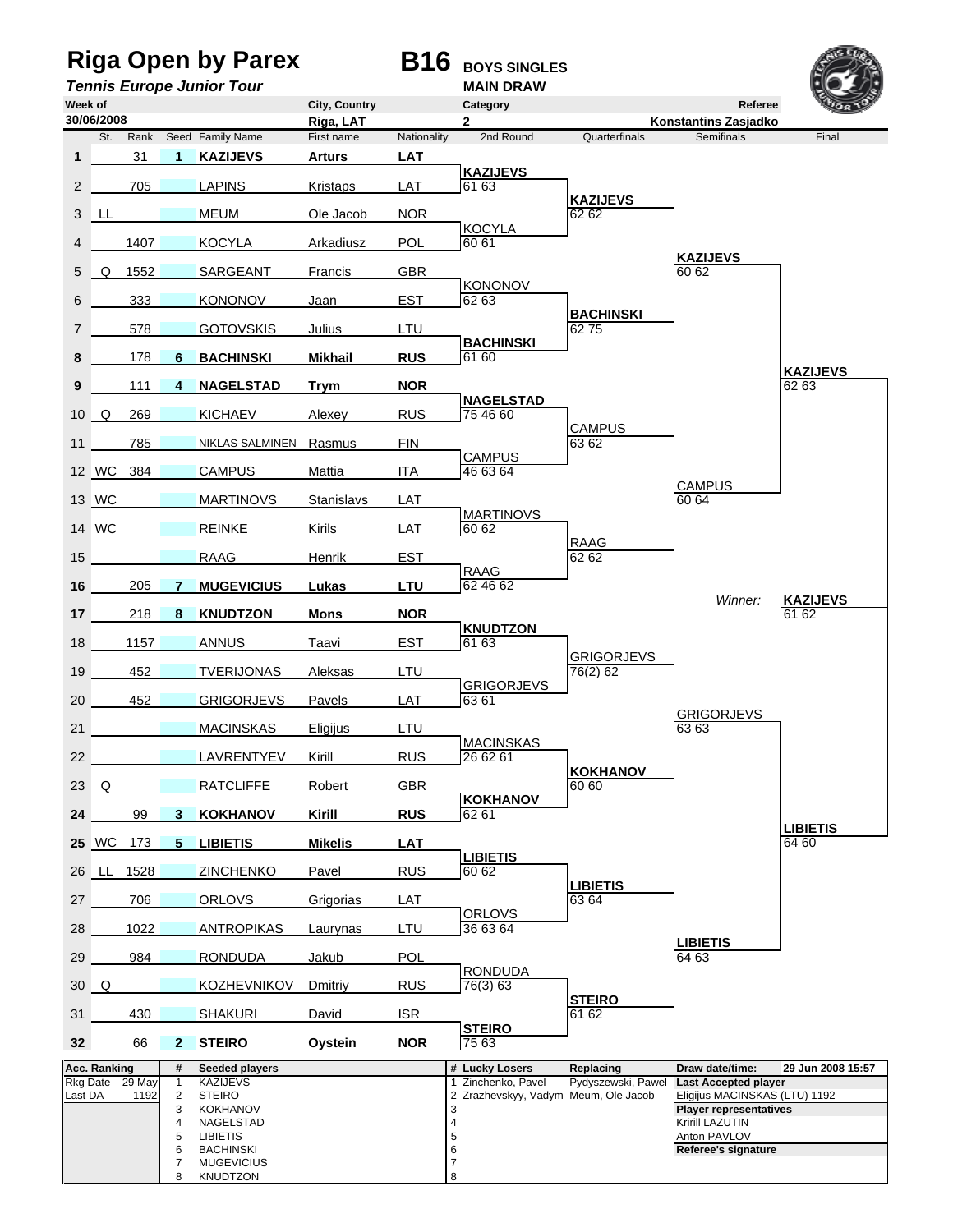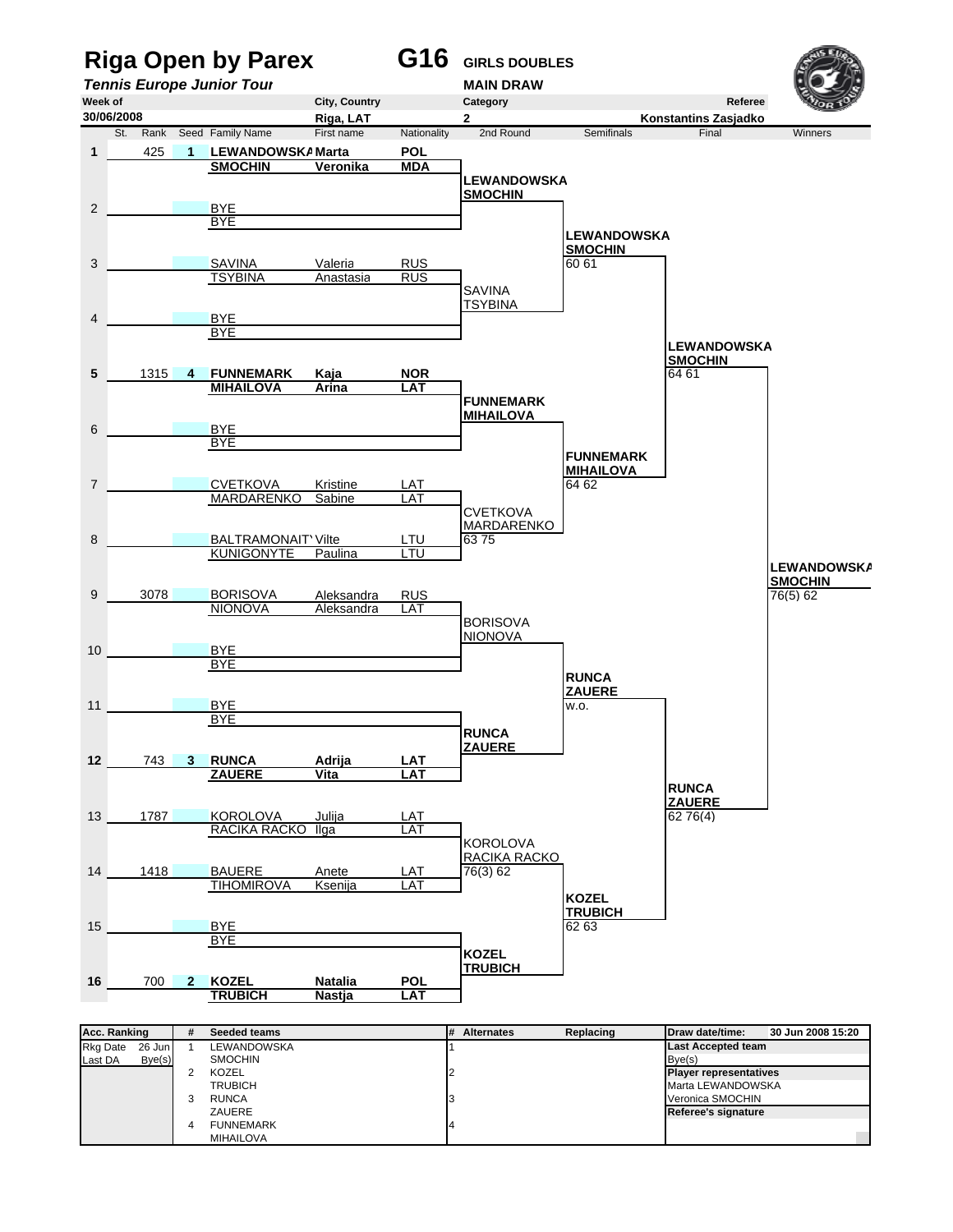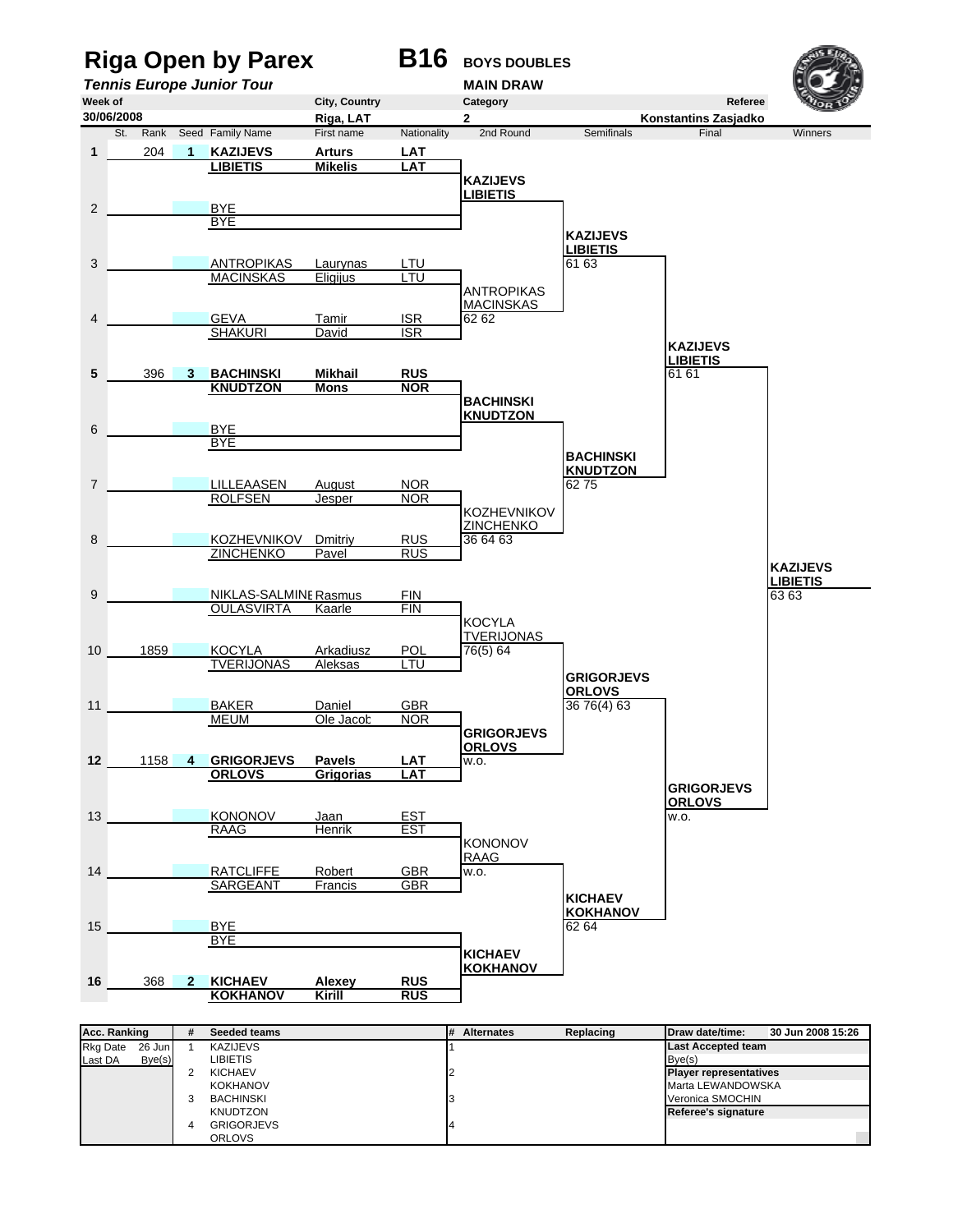| <b>Riga Open by Parex</b><br><b>Tennis Europe Junior Tour</b> |  |          |                |                   |            | G16         | <b>GIRLS SINGLES</b><br><b>QUALIFYING DRAW</b> |                           |  |  |
|---------------------------------------------------------------|--|----------|----------------|-------------------|------------|-------------|------------------------------------------------|---------------------------|--|--|
| City, Country<br>Week of                                      |  |          |                |                   |            |             | Category                                       | Referee                   |  |  |
| 30/06/2008<br>Riga, LAT                                       |  |          |                |                   |            |             | $\overline{2}$<br>Konstantins Zasjadko         |                           |  |  |
|                                                               |  | St. Rank |                | Seed Family Name  | First name | Nationality | Finals                                         | Qualifiers                |  |  |
| 1                                                             |  | 507      | 1              | <b>FUNNEMARK</b>  | Kaja       | <b>NOR</b>  |                                                |                           |  |  |
| $\overline{2}$                                                |  |          |                | <b>BYE</b>        |            |             | <b>FUNNEMARK</b>                               |                           |  |  |
| 3                                                             |  |          |                | <b>CVETKOVA</b>   | Kristine   | LAT         |                                                | <b>FUNNEMARK</b><br>62 61 |  |  |
| 4                                                             |  |          |                | <b>BYE</b>        |            |             | <b>CVETKOVA</b>                                |                           |  |  |
| 5                                                             |  | 663      | $\overline{2}$ | <b>CEPELYTE</b>   | Agne       | <b>LTU</b>  |                                                |                           |  |  |
| 6                                                             |  |          |                | <b>BYE</b>        |            |             | <b>CEPELYTE</b>                                | <b>CEPELYTE</b>           |  |  |
| $\overline{7}$                                                |  |          |                | <b>SOKOLOVA</b>   | Veronika   | LAT         |                                                | 60 64                     |  |  |
| 8                                                             |  |          |                | <b>BYE</b>        |            |             | <b>SOKOLOVA</b>                                |                           |  |  |
| 9                                                             |  |          |                | <b>ZIDERE</b>     | Anna       | LAT         |                                                |                           |  |  |
| 10                                                            |  |          |                | <b>BYE</b>        |            |             | <b>ZIDERE</b>                                  | <b>KUNIGONYTE</b>         |  |  |
| 11                                                            |  |          |                | <b>KUNIGONYTE</b> | Paulina    | LTU         |                                                | 76(3) 61                  |  |  |
| 12                                                            |  |          |                | <b>BYE</b>        |            |             | <b>KUNIGONYTE</b>                              |                           |  |  |
| 13                                                            |  |          |                | <b>NIKITINA</b>   | Milana     | LAT         |                                                |                           |  |  |
| 14                                                            |  |          |                | <b>BYE</b>        |            |             | <b>NIKITINA</b>                                |                           |  |  |
| 15                                                            |  |          |                | <b>BRECKO</b>     | Marija     | <b>LAT</b>  |                                                | <b>NIKITINA</b><br>63 60  |  |  |
| 16                                                            |  |          |                | <b>BYE</b>        |            |             | <b>BRECKO</b>                                  |                           |  |  |

| Acc. Ranking              | #                              | Seeded players   | # Alternates | Replacing | Draw date/time:               | 27 Jun 2007 18:54 |
|---------------------------|--------------------------------|------------------|--------------|-----------|-------------------------------|-------------------|
| <b>Rkg Date</b><br>29 May |                                | <b>FUNNEMARK</b> |              |           | <b>Last Accepted player</b>   |                   |
| Last DA                   | <b>B</b> ve<br><b>CEPELYTE</b> |                  |              |           | Bve(s)                        |                   |
|                           |                                |                  |              |           | <b>Player representatives</b> |                   |
|                           |                                |                  |              |           | <b>Pavel ZINCHENKO</b>        |                   |
|                           |                                |                  |              |           | lgor ZUBOV                    |                   |
|                           |                                |                  |              |           | Referee's signature           |                   |
|                           |                                |                  |              |           |                               |                   |
|                           |                                |                  |              |           |                               |                   |